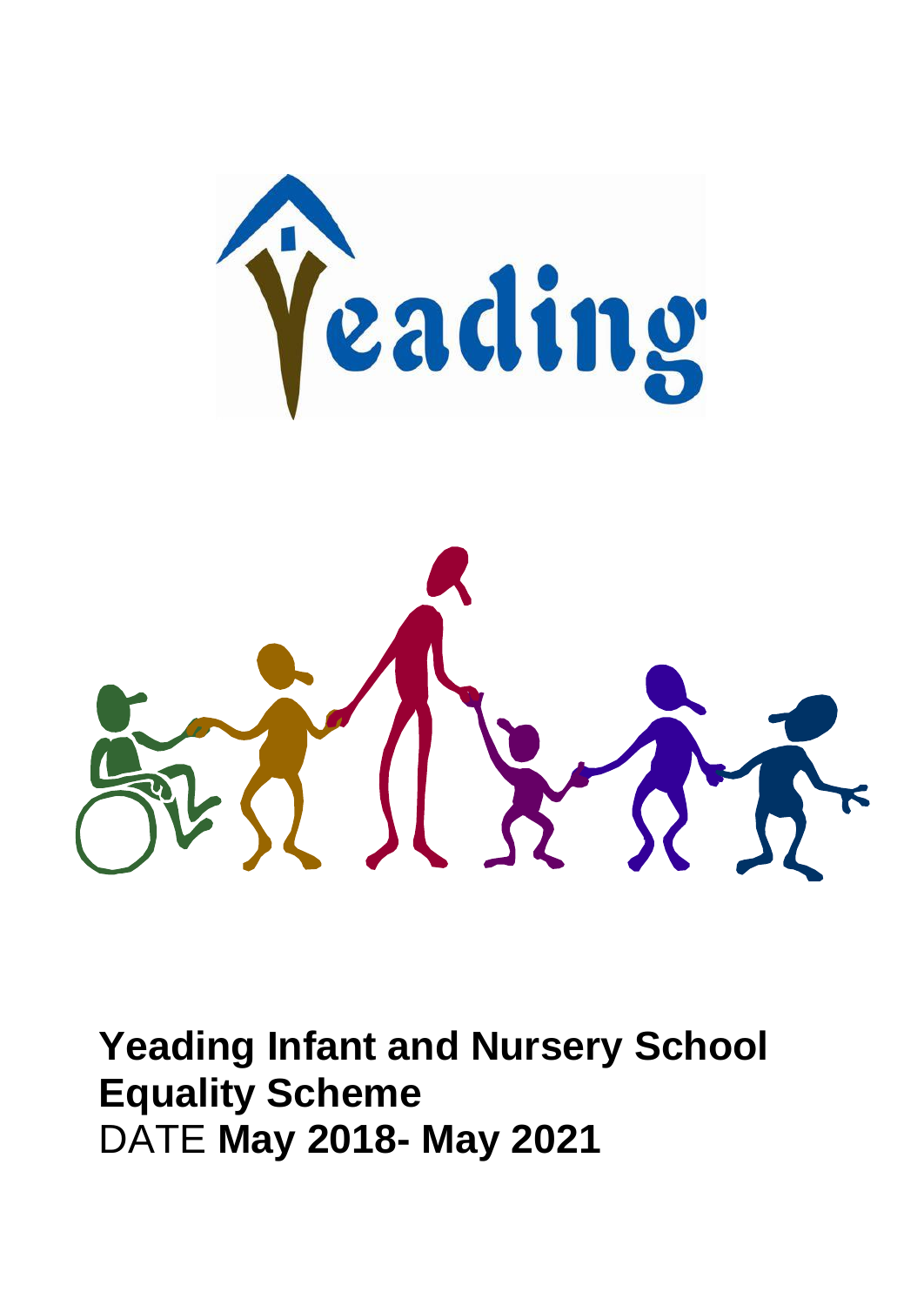# **YEADING INFANT AND NURSERY SCHOOL**

### **Equality Plan**

- **1. Mission statement**
- **2. Mainstreaming equality into policy and practice**
- **3. Equal Opportunities for Staff**
- **4. Equality and the law**
	- **a. Race**
	- **b. Disability**
	- **c. Gender**
	- **d. Sexual orientation**
	- **e. Community cohesion**
- **5. Consultation**
- **6. Roles and Responsibilities**
- **7. Tackling discrimination**
- **8. Review of progress and impact**
- **9. Publishing the plan**
- **10. Action Plans**

#### **1. Mission statement**

At Yeading Infant and Nursery School, we are committed to ensuring equality of education and opportunity for all pupils, staff, parents and carers receiving services from the school, irrespective of race, gender, disability, faith or religion or socio-economic background. We aim to develop a culture of inclusion and diversity in which all those connected to the school feel proud of their identity and able to participate fully in school life.

The achievement of pupils will be monitored by race, gender and disability and we will use this data to support pupils, raise standards and ensure inclusive teaching. We will tackle discrimination by the positive promotion of equality, challenging bullying and stereotypes and creating an environment which champions respect for all. At Yeading Infant and Nursery School, we believe that diversity is a strength, which should be respected and celebrated by all those who learn, teach and visit here.

#### **2. Mainstreaming equality into policy and practice**

As well as the specific action plan (equality and accessibility) set out beneath this plan, the school operates equality of opportunity in its day to day practice in the following ways.

#### **Teaching and learning**

We aim to provide all our pupils with the opportunity to succeed, and to reach the highest level of personal achievement. To do this, we will:

- Use contextual data to improve the ways in which we provide support to individuals and groups of pupils;
- Monitor achievement data by ethnicity, gender and disability and action any gaps;
- Take account of the achievement of all pupils when planning for future learning and setting challenging targets;
- Ensure equality of access for all pupils and prepare them for life in a diverse society;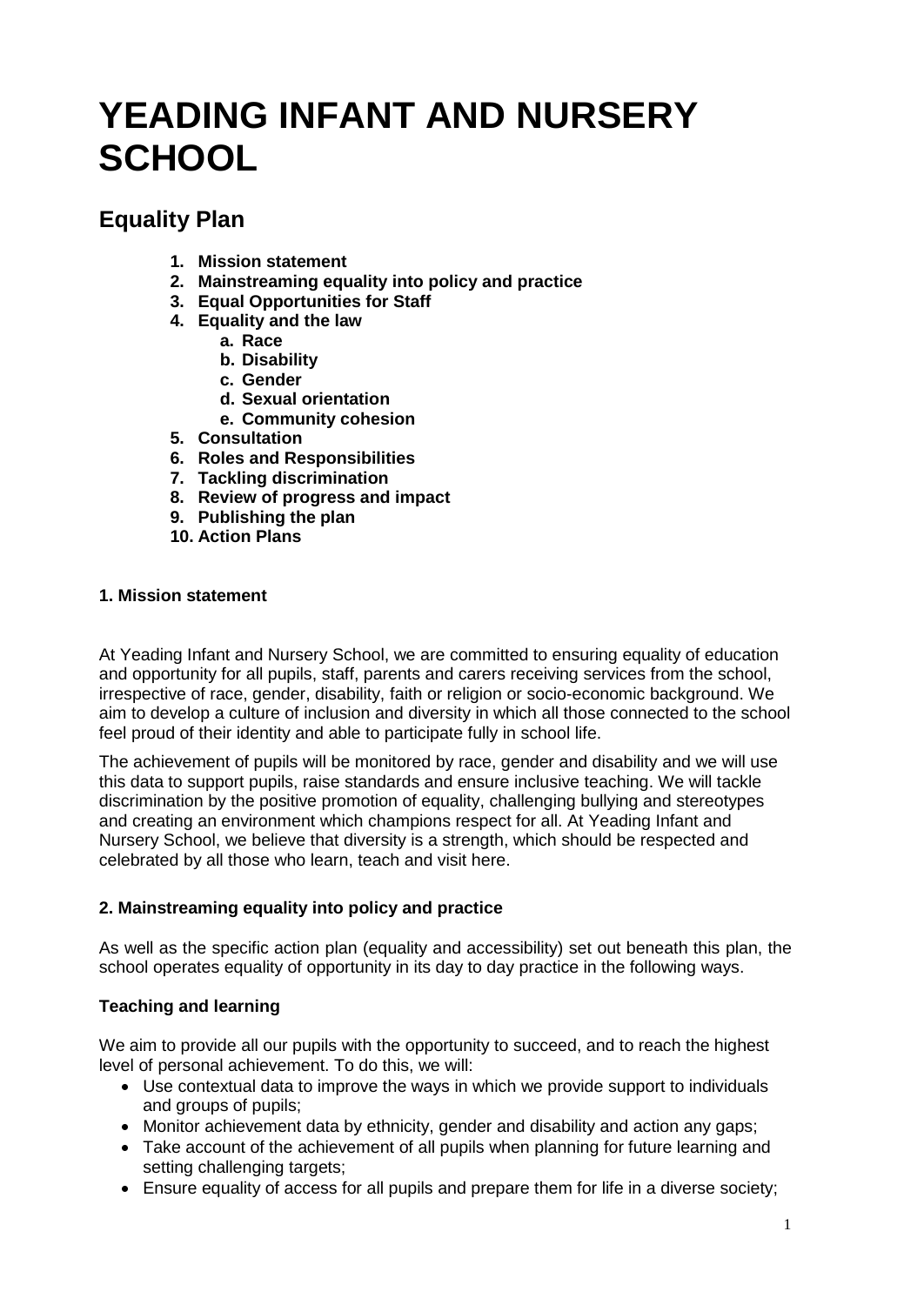- Use materials that reflect the diversity of the school, population and local community in terms of race, gender and disability, without stereotyping;
- Promote attitudes and values that will challenge racist and other discriminatory behaviour or prejudice;
- Provide opportunities for pupils to appreciate their own culture and celebrate the diversity of other cultures;
- Seek to involve all parents in supporting their child's education;
- Encouraging classroom and staffroom discussion of equality issues which reflect on social stereotypes, expectations and the impact on learning;
- Including teaching and classroom-based approaches appropriate for the whole school population, which are inclusive and reflective of our pupils.

#### **Admissions and exclusions**

Our admissions arrangements are fair and transparent, and do not discriminate on race, gender, disability or socio-economic factors.

Exclusions will always be based on the school's Behaviour Policy. We will closely monitor exclusions to avoid any potential adverse impact and ensure any discrepancies are identified and dealt with.

#### **3. Equal Opportunities for Staff**

We are committed to the implementation of equal opportunities principles and the monitoring and active promotion of equality in all aspects of staffing and employment.

All staff appointments and promotions are made on the basis of merit and ability and in compliance with the law. However we are concerned to ensure wherever possible that the staffing of the school reflects the diversity of our community.

#### **Employer duties**

As an employer we strive to ensure that we eliminate discrimination and harassment in our employment practice and actively promote equality across all groups within our workforce.

Equality aspects such as gender, race, disability, sexual orientation, gender re-assignment and faith or religion are considered when appointing staff and when allocating Teaching and Learning Responsibilities (TLR) or re-evaluating staff structures, to ensure decisions are free of discrimination.

Actions to ensure this commitment is met include**:** 

- Monitoring recruitment and retention including bullying and harassment of staff;
- Continued professional development opportunities for all staff;
- Senior Leadership Team support to ensure equality of opportunity for all.

#### **4. Equality and the law**

There are a number of statutory duties that must be met by every school in line with legislation from the Race Relations (Amendment) Act (2000), Disability Equality Duty (2005) and Equality Act (2006).

The action plan at the end of this scheme outlines the actions Yeading Infant and Nursery School will take to meet the general duties detailed below.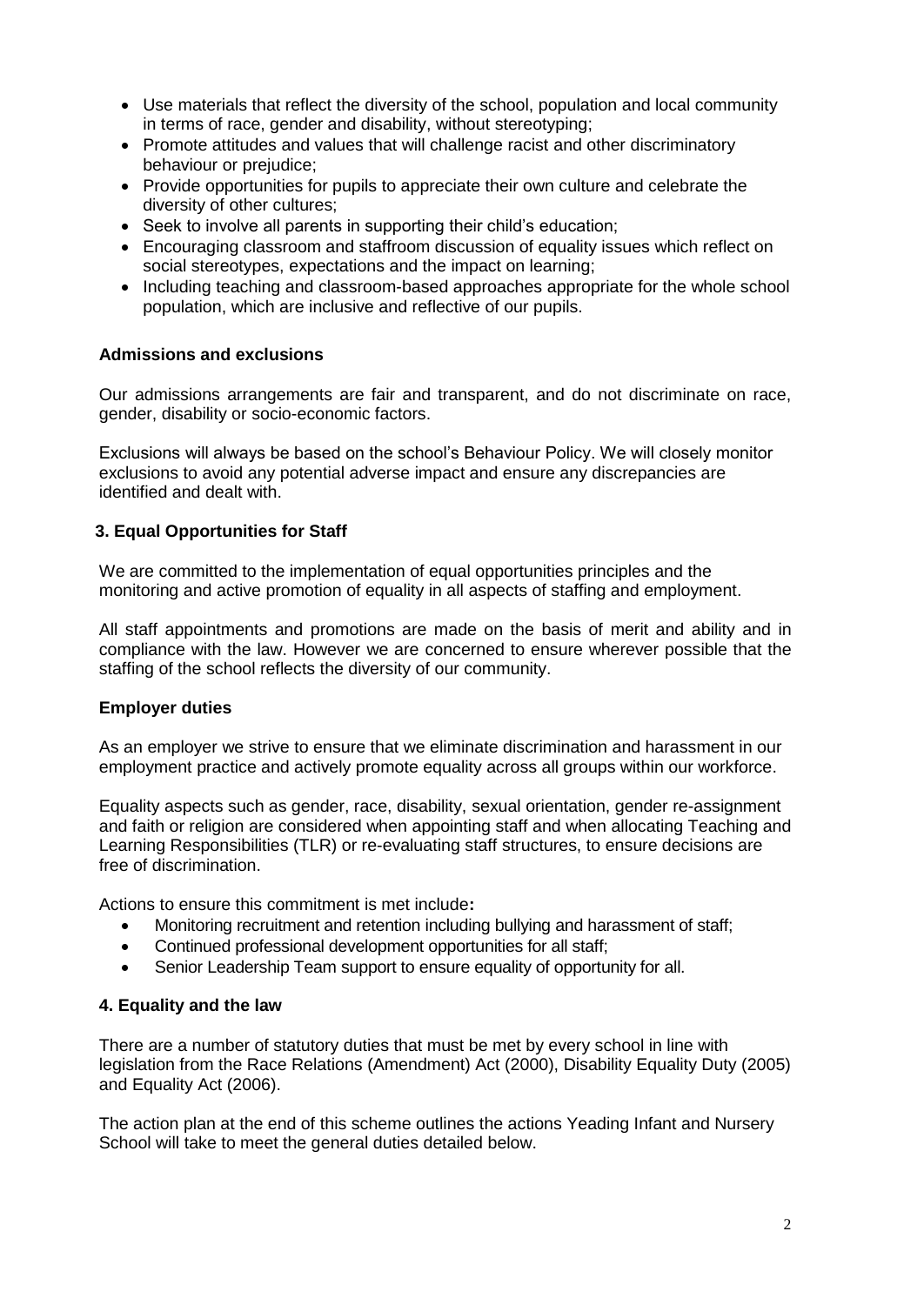#### **4a. Race Equality**

This section of the plan reflects the general and specific duties of schools as detailed in The Race Relations Act 1976 and as amended by The Race Relations (Amendment) Act 2000.

The General Race Equality Duty requires us to have due regard to the need to:

- Eliminate racial discrimination:
- Promote equality of opportunity;
- Promote good relations between people of different racial groups.

Under our specific duty we will:

- Prepare an Equality Plan which includes race equality;
- Assess the impact of our policies and action plans, on pupils, staff and parents by ethnicity including, in particular, the achievement levels of pupils from minority ethnic groups;

#### **4b. Disability**

This section should be read in conjunction with the school's Inclusion Policy and the Accessibility Plan that follows this scheme.

#### **Definition of disability**

The Disability Discrimination Act 2005 (DDA) defines a disabled person as someone who has 'a physical or mental impairment which has a substantial or long-term adverse effect on his or her ability to carry out normal day-to-day activities'.

The DDA 2005 has also extended the definition of disability as follows:

- People with HIV, multiple sclerosis and cancer (although not all cancers are deemed disabled before they experience the long-term and substantial adverse effect on their activities).
- $\circ$  Section 18 has been amended so that individuals with a mental illness no longer have to demonstrate that it is "clinically well-recognised", although the person must still demonstrate a long-term and substantial adverse impact on his/her ability to carry out normal day-to-day activities.

#### **Legal duties**

The Disability Discrimination Act (DDA) 2005 placed a general duty on schools, requiring them to have due regard for the following when carrying out and delivering services:

- Promoting equality of opportunity between disabled people and other people;
- Eliminating discrimination and harassment of disabled people that is related to their disability;
- Promoting positive attitudes towards disabled people;
- Encouraging participation in public life by disabled people;
- Taking steps to meet disabled people's needs, even if this requires more favourable treatment.

Under our specific duty we will**:**

- Prepare and publish as part of this scheme our disability equality goals and actions to meet them;
- Prepare and publish as part of this scheme an Accessibility Plan to increase access to education for disabled pupils in the three areas of: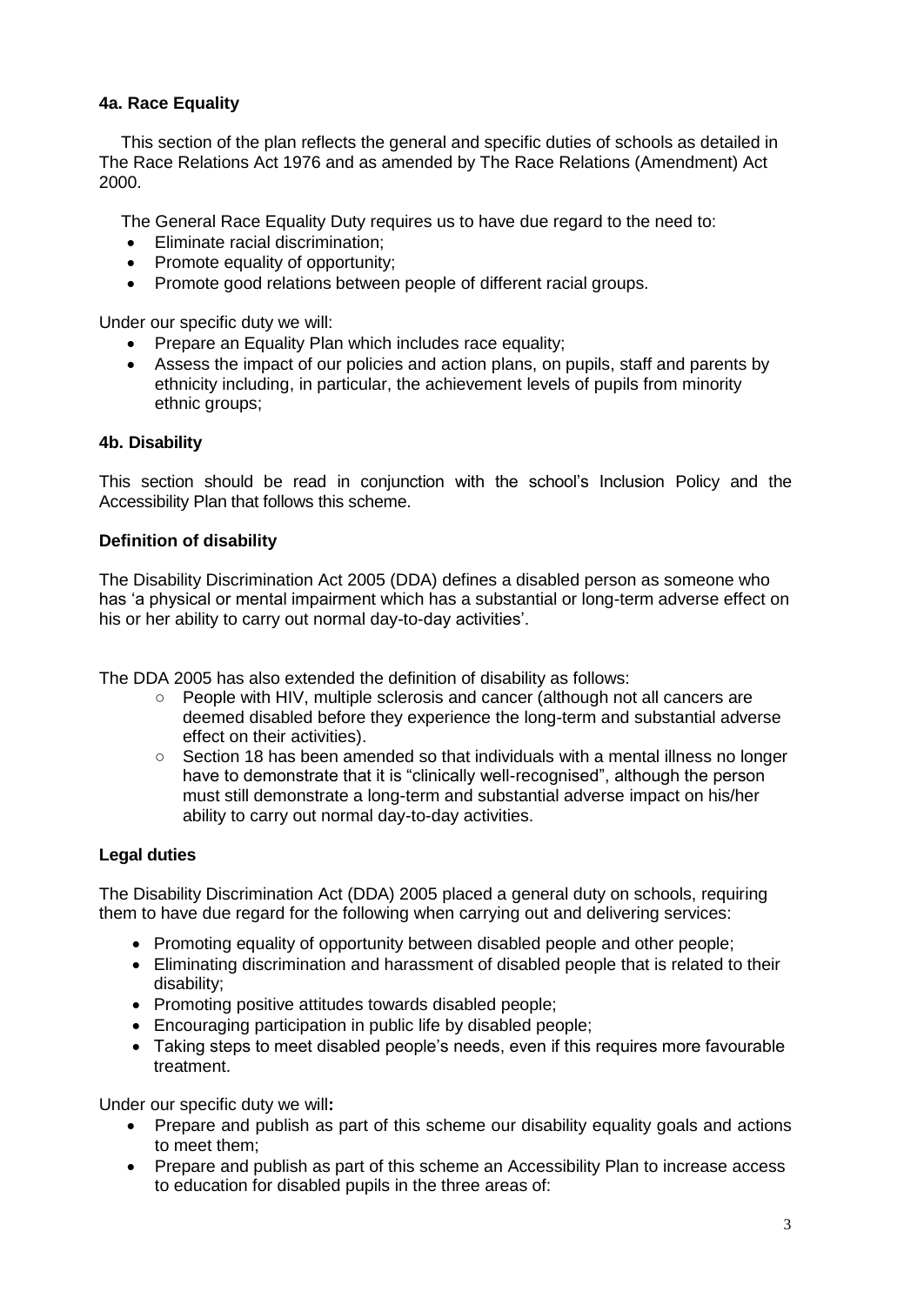- $\circ$  Increasing the extent to which disabled pupils can participate in the school **curriculum**;
- o Improving the **environment** of the school to increase the extent to which disabled pupils can take advantage of education and associated services;
- o Improving the delivery to disabled pupils of **information** which is provided in writing for pupils who are not disabled.

It is a requirement that the school's accessibility plan is resourced, implemented, reviewed and revised as necessary and reported on annually.

#### **4c. Gender Equality**

The Gender Equality Duty 2006 places a general and specific duty on schools to eliminate unlawful discrimination and harassment on the grounds of gender and to promote equality of opportunity between female and male pupils and between women and men and transgender people.

Under our general duty we will actively seek to:

- Eliminate unlawful discrimination and harassment on grounds of sex and gender reassignment;
- Promote equality between men and women.

Under our specific duty we will**:**

- Prepare and publish as part of this scheme an Equality Plan which covers our gender equality goals and actions to meet them;
- Review and revise this Scheme every three years.

#### **4d. Sexual Orientation**

The Equality Act 2006 made provision for regulations to be introduced to extend protection against discrimination on grounds of religion or belief to sexual orientation.

The Equality Act (Sexual Orientation) Regulations 2007 came into force on 30 April 2007, and they make discrimination unlawful in the area of goods, facilities and services on grounds of sexual orientation. For schools this means admissions, benefits and services for pupils and treatment of pupils.

#### **4e. Community cohesion**

The Education and Inspections Act 2006 inserted a new section 21(5) to the Education Act 2002, introducing a duty on the governing bodies of state schools to promote community cohesion. Community cohesion encompasses promoting good relations between pupils from different races, faiths / beliefs and socio-economic backgrounds. The duty came into force on 1 September 2007.

#### **5. Consultation and involvement**

It is a requirement that the development of this scheme and the actions within it have been informed by the input of staff, pupils and parents and carers. We have achieved this by using the following to shape the plan:

- Feedback from the parent focus group.
- Discussion at SLT meetings.
- Staff meetings / INSET;
- Feedback from the school council, whole school surveys on children's attitudes to self and school.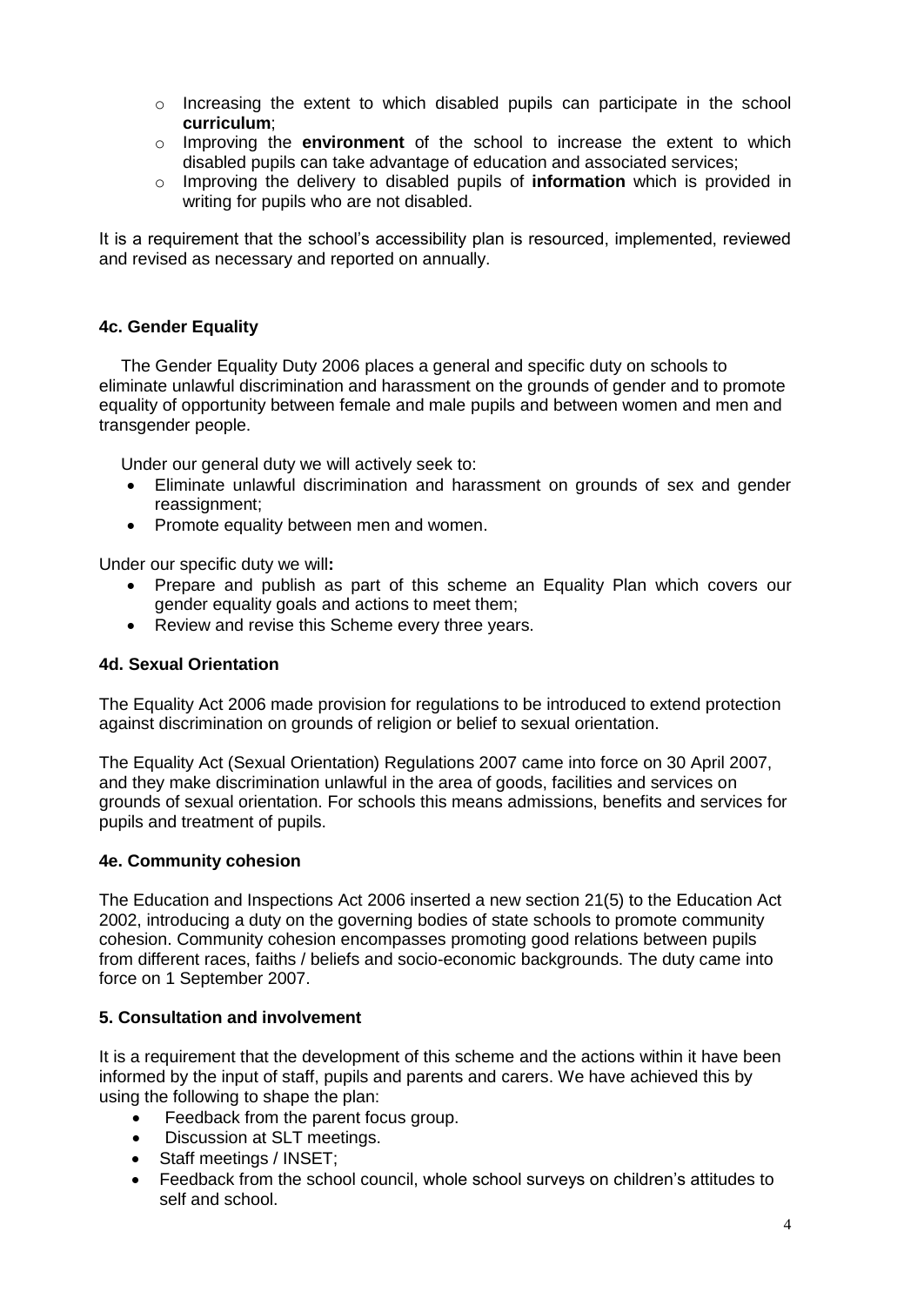- Discussions at annual reviews.
- Feedback at Governing body meetings.

#### **6. Roles and Responsibilities**

#### **The role of governors**

The governing body has set out its commitment to equal opportunities in this scheme and it will continue to do all it can to ensure that the school is fully inclusive to pupils, and responsive to their needs based on race, gender and disability.

The governing body seeks to ensure that people are not discriminated against when applying for jobs at our school on grounds of race, gender or disability.

The governors take all reasonable steps to ensure that the school environment gives access to people with disabilities, and also strive to make school communications as inclusive as possible for parents, carers and pupils.

The governors welcome all applications to join the school, whatever a child's socioeconomic background, race, gender or disability.

The governing body ensures that no child is discriminated against whilst in our school on account of their race, sex or disability.

#### **The role of the headteacher (and senior leader responsible for Equalities)**

It is the headteacher's role to implement the school's Equality Scheme and Action Plans and she is supported by the governing body in doing so.

It is the headteacher's role to ensure that all staff are aware of the Equality Scheme and Action Plans, and that teachers apply these guidelines fairly in all situations.

The headteacher ensures that all appointments panels give due regard to this scheme, so that no-one is discriminated against when it comes to employment or training opportunities. The headteacher promotes the principle of equal opportunity when developing the

curriculum, and promotes respect for other people and equal opportunities to participate in all aspects of school life.

The headteacher treats all incidents of unfair treatment and any incidents of bullying or discrimination, including racist incidents, with due seriousness.

#### **The role of all staff: teaching and non-teaching**

All staff will ensure that all pupils are treated fairly, equally and with respect, and will maintain awareness of the school's Single Equality Scheme and Action Plans.

All staff will strive to provide material that gives positive images based on race, gender and disability, and challenges stereotypical images.

All staff will challenge any incidents of prejudice, racism or homophobia, and record any serious incidents, drawing them to the attention of the headteacher.

Teachers support the work of support staff and encourage them to intervene in a positive way against any discriminatory incidents.

#### **7. Tackling discrimination**

Harassment on account of race, gender, disability or sexual orientation is unacceptable and is not tolerated within the school environment.

All staff are expected to deal with any discriminatory incidents that may occur. They are expected to know how to identify and challenge prejudice and stereotyping; and to support the full range of diverse needs according to a pupil's individual circumstances.

Racist and homophobic incidents and other incidents of harassment or bullying are dealt with by the member of staff present, escalating to a class teacher, phase leader and deputy and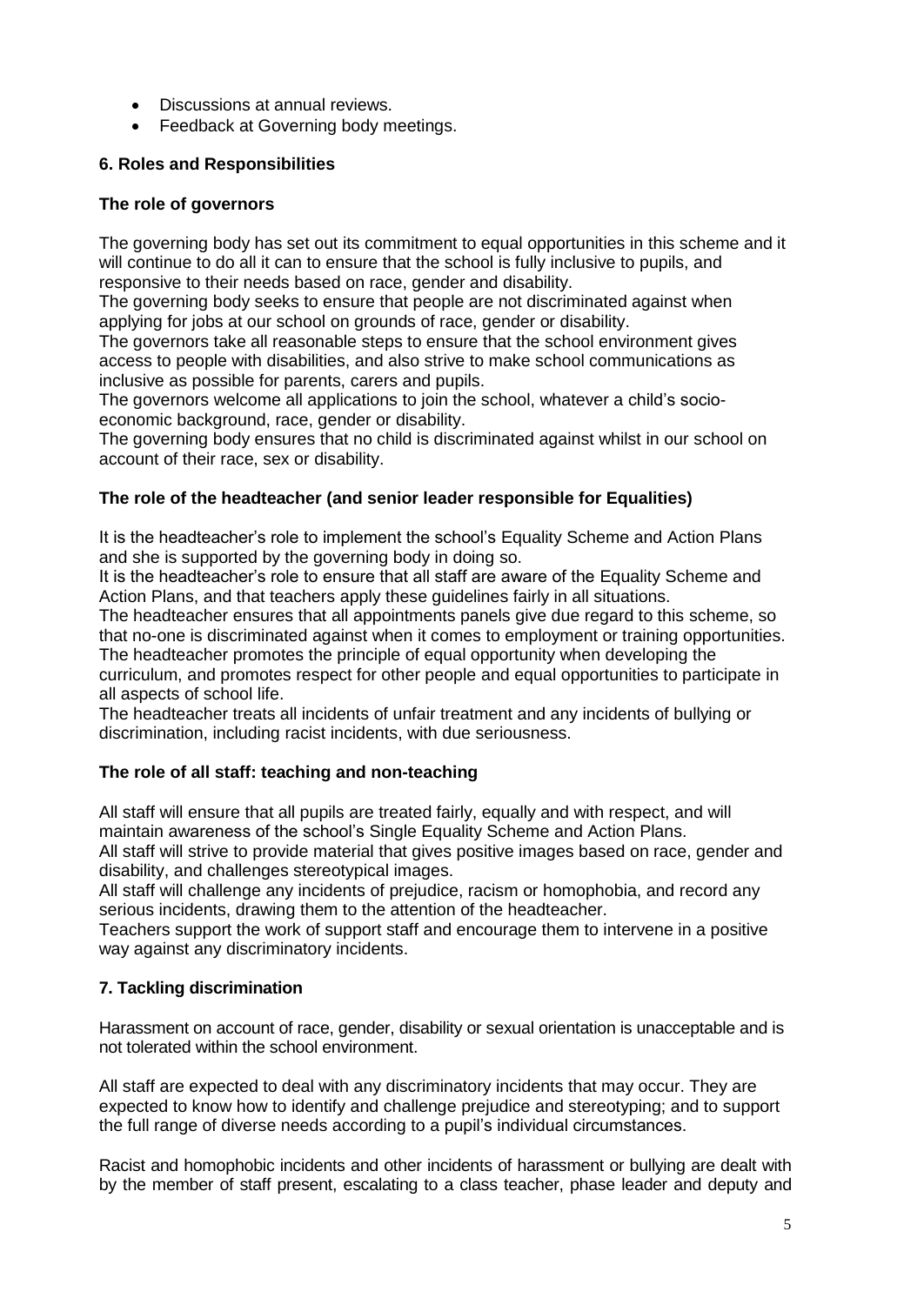headteacher where necessary. Incidents are reported to the headteacher where appropriate and racist incidents are reported to the governing body on a termly basis.

#### **What is a discriminatory incident?**

Harassment on grounds of race, gender, disability, sexual orientation or other factors such as socio-economic status, can take many forms including verbal or physical abuse, name calling, exclusion from groups and games, unwanted looks or comments, jokes and graffiti.

A racist incident is defined by the Stephen Lawrence Inquiry Report (1999) as: 'any incident which is perceived to be racist by the victim or any other person'.

#### **Types of discriminatory incident**

Types of discriminatory incidents that can occur are:

- Physical assault against a person or group because of their colour, ethnicity, nationality, disability, sexual orientation or gender;
- Use of derogatory names, insults and jokes;
- Racist, sexist, homophobic or discriminatory graffiti;
- Provocative behaviour such as wearing racist, sexist, homophobic or discriminatory badges or insignia;
- Bringing discriminatory material into school;
- Verbal abuse and threats;
- Incitement of others to discriminate or bully due to victim's race, disability, gender or sexual orientation;
- Discriminatory comments in the course of discussion;
- Attempts to recruit others to discriminatory organisations and groups;
- Ridicule of an individual for difference e.g. food, music, religion, dress etc;
- Refusal to co-operate with other people on grounds of race, gender, disability or sexual orientation.

#### **Responding to and reporting incidents**

It should be clear to pupils and staff how they report incidents. All staff, teaching and nonteaching, should view dealing with incidents as vital to the well-being of the whole school.

A suggested procedure for responding and reporting is outlined below: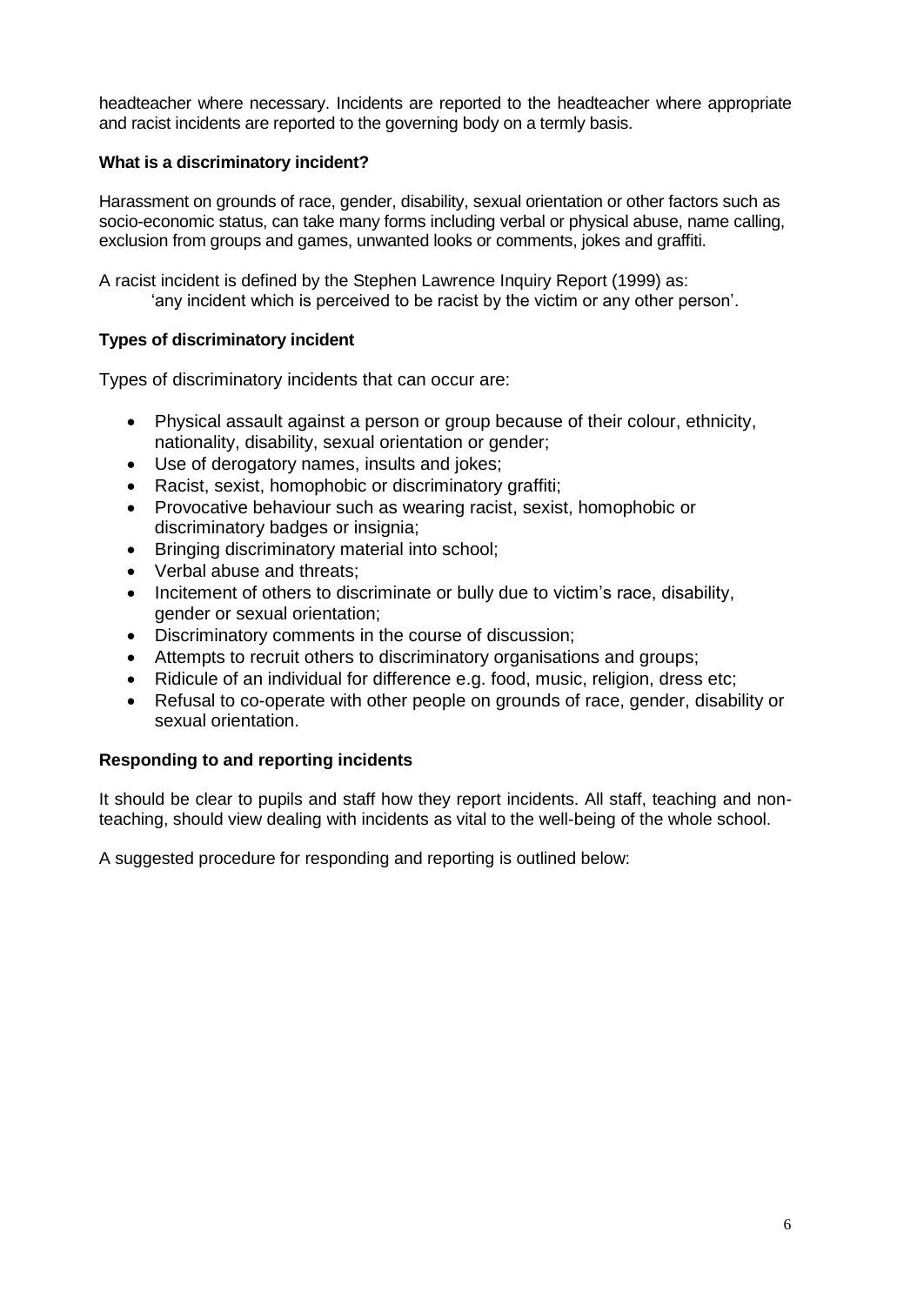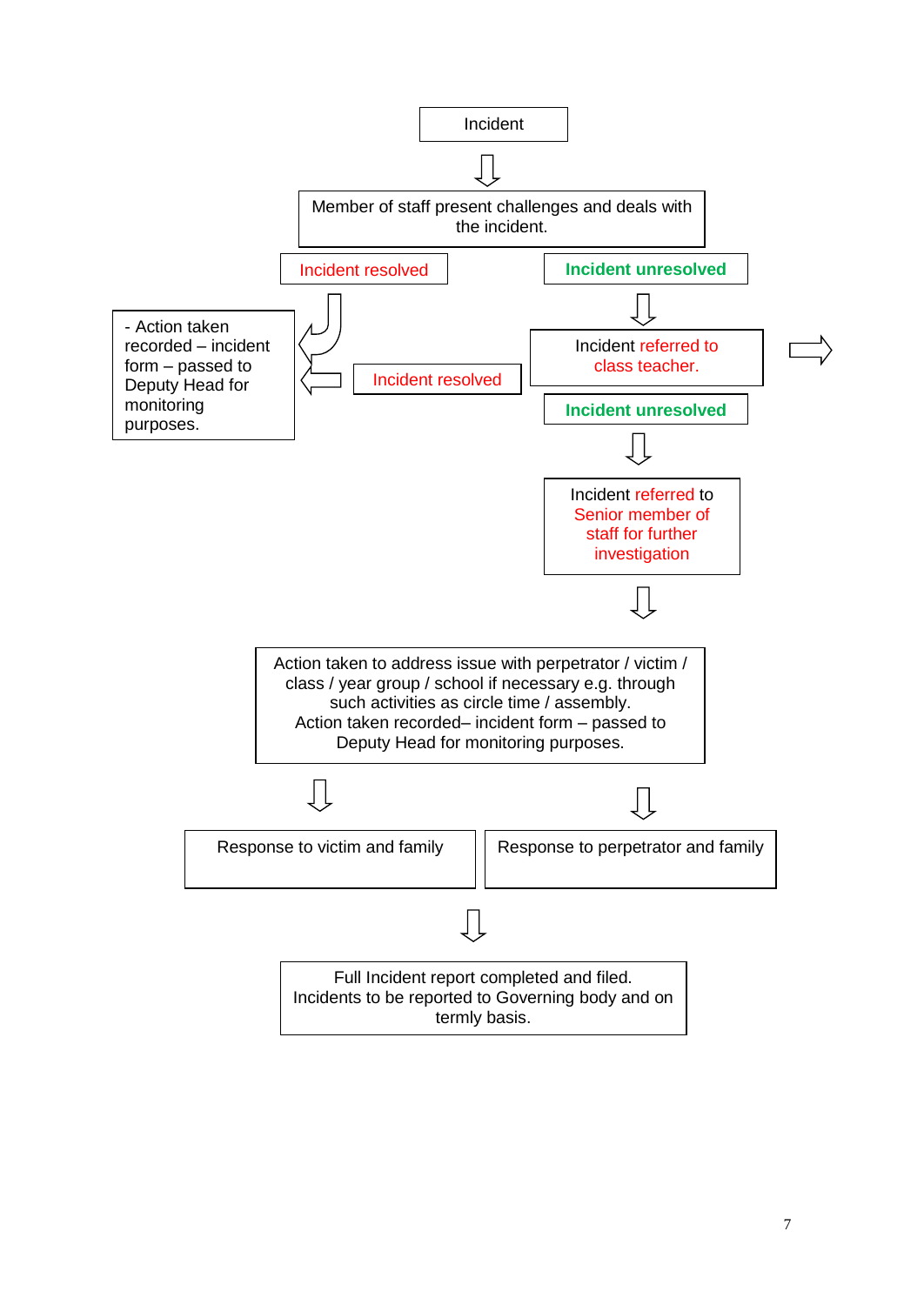#### **8. Review of progress and impact**

The Equality Plan has been agreed by our Governing Body. We have a rolling programme for reviewing school policies and their impact. In line with legislative requirements, we will review progress against our Equality and Accessibility Plans annually and review the entire scheme and accompanying action plans on a three year cycle.

We make regular assessments of pupils' learning and use this information to track pupil progress. As part of this process, we regularly monitor achievement by ethnicity, gender and disability, to ensure that all groups of pupils are making the best possible progress, and take appropriate action to address any gaps.

#### **9. Publishing the plan**

In order to meet the statutory requirements to publish our Equality Scheme, Equality and Accessibility Plan, we will:

Publish our plan on the school website;

Raise awareness of the plan through the school newsletter, assemblies, staff meetings and other communications;

Make copies available in alternative formats where requested.

Make sure hard copies are available from the school office.

#### **10. Action Plans**

(see following pages)

**Signed:**

**Chair of Governors:**

**Date: September 2018**

**Review Date: September 2021**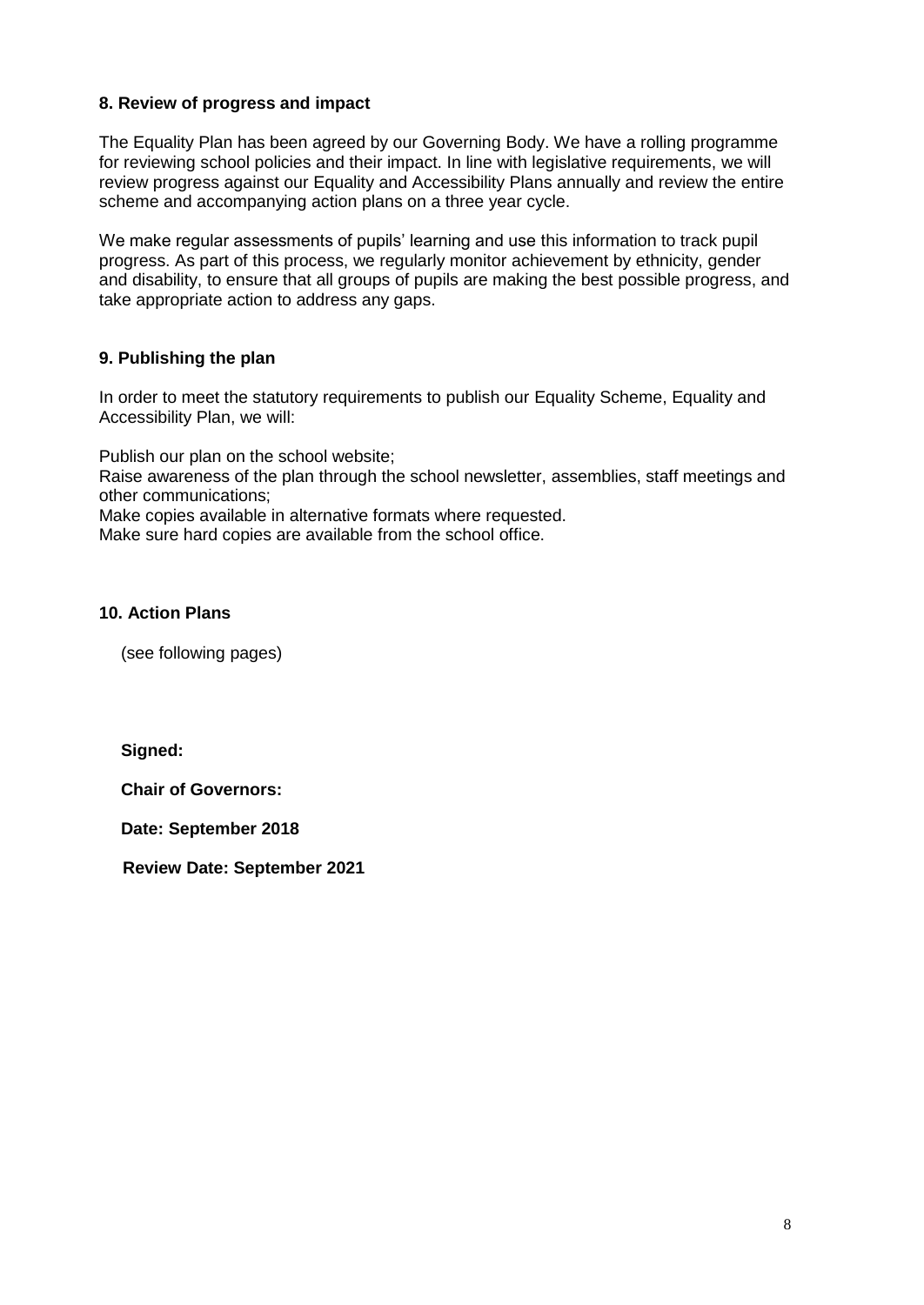#### EQUALITY PLAN

The duty to report racist incidents and the publication of the Equality Plan to meet the Disability and Gender Equality legislation must be included in the action plan. This Action Plan should be cross referenced with the Raising Achievement Plan and other policies and documents as set out at the beginning of the Single Equality Scheme.

| <b>Equality</b><br><b>Strands</b> | <b>Action</b>                                                                                                                                                                                                                    | How will the impact of the action<br>be monitored?                                                                                                             | Who is responsible<br>for implementing?                                   | <b>What</b><br>are the<br>time<br>frames? | <b>Early success</b><br>indicators                                                                                                                                                                                                                                                      |
|-----------------------------------|----------------------------------------------------------------------------------------------------------------------------------------------------------------------------------------------------------------------------------|----------------------------------------------------------------------------------------------------------------------------------------------------------------|---------------------------------------------------------------------------|-------------------------------------------|-----------------------------------------------------------------------------------------------------------------------------------------------------------------------------------------------------------------------------------------------------------------------------------------|
| All                               | Publish and promote the Single Equality<br>Scheme and plans through the Parents Focus<br>Group, the school website, newsletter and staff<br>meetings.                                                                            | Question about parent awareness of<br>the Single Equality Scheme in the<br>annual survey?                                                                      | Headteacher / Deputy<br>Head / Inclusion<br>Manager                       | Autumn/<br>Spring/<br>Summer<br>Term      | All staff familiar with<br>the principles of the<br><b>Single Equality</b><br><b>Scheme and Plans</b><br>and use them when<br>planning lessons,<br>creating class room<br>displays and dealings<br>with individuals.<br>Parents are aware of<br>the Single Equality<br>Scheme and Plans |
| All                               | Monitor and analyse pupil achievement by race,<br>gender and disability and act on any trends or<br>patterns in the data that require additional<br>support for pupils.                                                          | Achievement data analysed by race,<br>gender and disability - additional<br>support in place at Wave 2 / Wave 3.                                               | Assessment<br>Coordinators /<br>Inclusion Manager /<br>Year Group Leaders | <b>PPMs</b><br>Oct/Feb<br>/ June          | Analysis of teacher<br>assessments / annual<br>data - demonstrates<br>the gap is narrowing<br>for equality groups.                                                                                                                                                                      |
| All                               | Ensure that through the curriculum and<br>assemblies role models and heroes that young<br>people positively identify with are promoted.<br>These will reflect the school's diversity in terms<br>of race, gender and disability. | Increase in pupils' participation,<br>confidence and achievement levels                                                                                        | Year Group Leaders /<br><b>Subject Coordinators /</b><br>Class teachers.  | ongoing                                   | Notable increase in<br>participation and<br>confidence of targeted<br>groups                                                                                                                                                                                                            |
| $\overline{All}$                  | Recognise and represent the talents of disabled<br>pupils in More Able programmes and ensure<br>representation on the programmes fully reflects<br>the school population in terms of disability, race<br>and gender.             | More Able register monitored by race,<br>gender and disability.<br>Access to More Able activities<br>monitored for equality of race, gender<br>and disability. | More Able<br>Coordinator                                                  | ongoing                                   | Analysis of the More<br>Able register indicates<br>it is reflective of the<br>school's diversity.                                                                                                                                                                                       |
| All                               | Ensure that displays in classrooms/corridors<br>promote diversity in terms of race, gender and<br>disability. (Include different languages).                                                                                     | Increase in pupil participation,<br>confidence and positive identity.                                                                                          | Class teachers                                                            | ongoing                                   | More diversity<br>reflected in school<br>displays across all<br>year groups                                                                                                                                                                                                             |
| All                               | Ensure all pupils are given the opportunity to                                                                                                                                                                                   | School council representation                                                                                                                                  | Member of staff                                                           | ongoing                                   | Diversity in school                                                                                                                                                                                                                                                                     |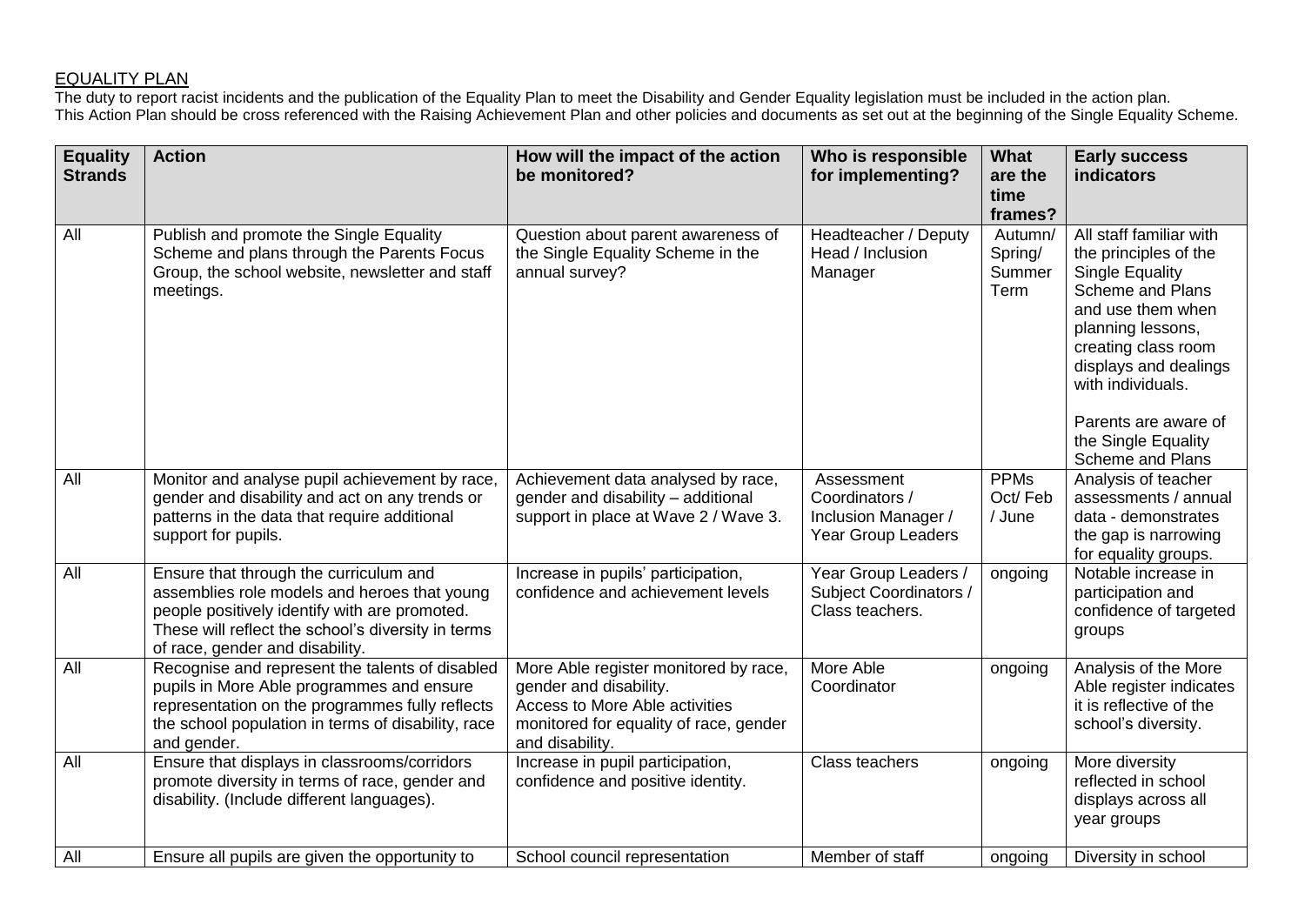| <b>Equality</b><br><b>Strands</b> | <b>Action</b>                                                                                                                                                                                                      | How will the impact of the action<br>be monitored?                                                                                                                                                                                                                                                           | Who is responsible<br>for implementing?          | What<br>are the<br>time<br>frames? | <b>Early success</b><br>indicators                                                                                                                        |
|-----------------------------------|--------------------------------------------------------------------------------------------------------------------------------------------------------------------------------------------------------------------|--------------------------------------------------------------------------------------------------------------------------------------------------------------------------------------------------------------------------------------------------------------------------------------------------------------|--------------------------------------------------|------------------------------------|-----------------------------------------------------------------------------------------------------------------------------------------------------------|
|                                   | make a positive contribution to the life of the<br>school e.g. through involvement in the School<br>Council, Eco Team, class assemblies, fund<br>raising etc.                                                      | monitored/ participation in assembly<br>and class additional activities<br>monitored by race, gender, disability                                                                                                                                                                                             | leading on school<br>council / class<br>teachers |                                    | council membership /<br>participation in<br>additional school<br>activities.                                                                              |
| Race<br>Equality<br>Duty          | Identify, respond and report racist incidents as<br>outlined in the Single Equality Scheme.<br>Report the figures to the Governing body termly                                                                     | The Headteacher / Governing body<br>will use the data to assess the impact<br>of the school's response to incidents<br>i.e. have whole school / year group<br>approaches led to a decrease in<br>incidents, can repeat perpetrators be<br>identified, are pupils and parents<br>satisfied with the response? | Headteacher /<br>Governing body                  | Report:<br>Dec/<br>March/<br>July  | Teaching staff are<br>aware of procedure<br>and respond to racist<br>incidents                                                                            |
| Comm-<br>unity<br>cohesion        | Celebrate cultural events throughout the year to<br>increase pupil awareness and understanding of<br>different communities e.g. pupils study<br>Christianity, Islam, Sikhism and Hinduism faiths<br>in R.E.        | Discussions with children in class /<br>assemblies. Planning and children's<br>monitored to ensure they reflect<br>cultural events.                                                                                                                                                                          | RE Coordinator / class<br>teachers.              | Ongoing                            | Increased awareness<br>of a different faith<br>community.                                                                                                 |
| Comm-<br>unity<br>cohesion        | Develop links with another faith school (Guru<br>Nanak Sikh Academy).<br>Assemblies which challenge prejudice, question<br>stereotyping and enhance understanding of our<br>multicultural and pluralistic society. | Analysis of assessments made at the<br>start and end of the programme.<br>P4C sessions, assemblies e.g. Black<br>History month.                                                                                                                                                                              | <b>Class</b><br>teachers/SMT/RE/Hist<br>ory.     | Ongoing                            | Increased awareness<br>of different cultures /<br>community and faith.<br>Development of<br>relationships with<br>pupils from Guru<br>Nanak Sikh Academy. |

**Signed:**

**Date: September 2018**

**Review Date: September 2021**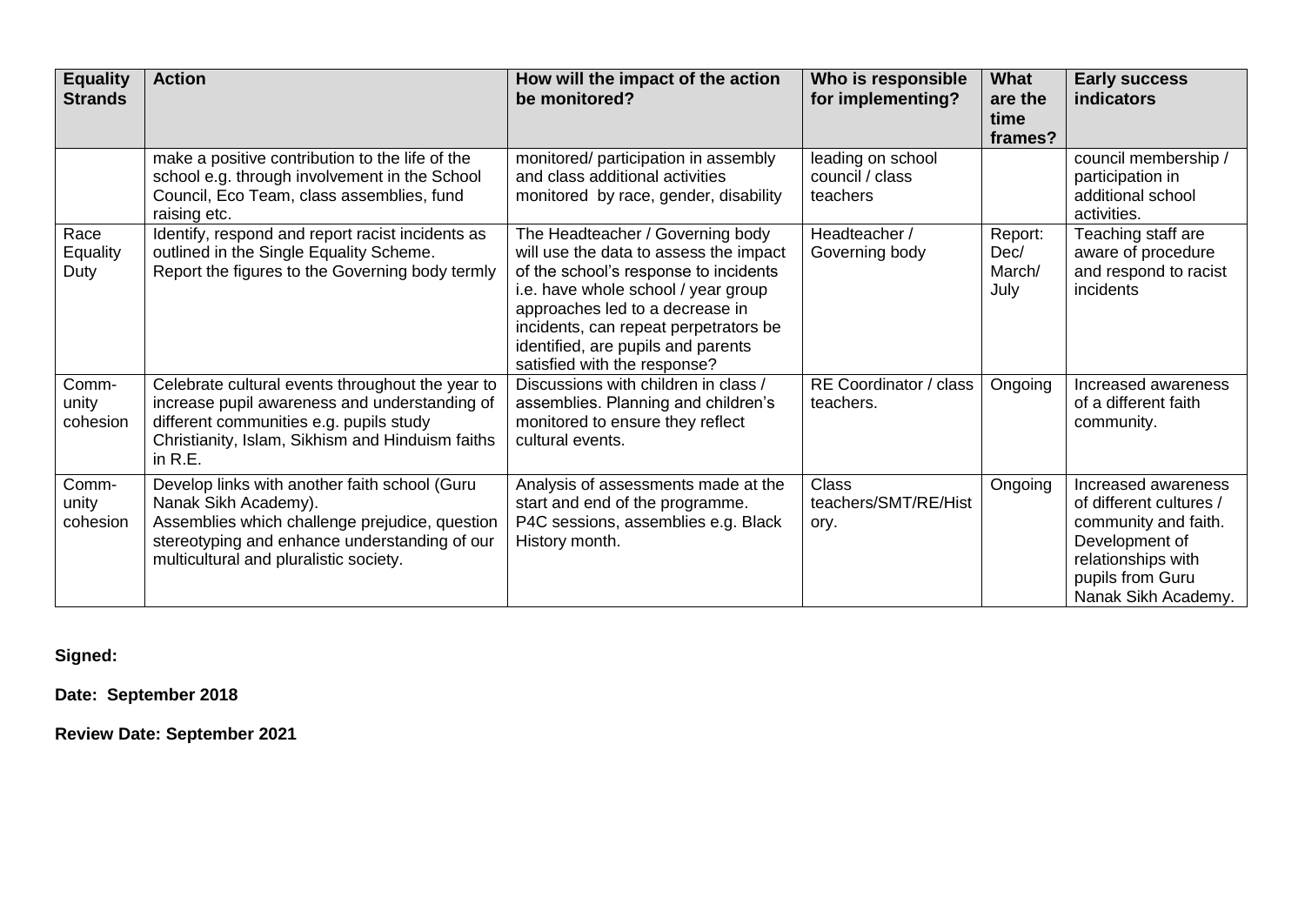## **ACCESSIBILITY PLAN**

| <b>Equality Strand</b>                                                                               | <b>Action</b>                                                                                                                                                                                                                                                                                                                                                                                                                                                           | How will the impact of the                                                                                                                                                                            | Who is                                                                                                                      | <b>What are</b>              | <b>Early success</b>                                                                                                                                                                                                                                            |
|------------------------------------------------------------------------------------------------------|-------------------------------------------------------------------------------------------------------------------------------------------------------------------------------------------------------------------------------------------------------------------------------------------------------------------------------------------------------------------------------------------------------------------------------------------------------------------------|-------------------------------------------------------------------------------------------------------------------------------------------------------------------------------------------------------|-----------------------------------------------------------------------------------------------------------------------------|------------------------------|-----------------------------------------------------------------------------------------------------------------------------------------------------------------------------------------------------------------------------------------------------------------|
| <b>Accessibility</b>                                                                                 |                                                                                                                                                                                                                                                                                                                                                                                                                                                                         | action be monitored?                                                                                                                                                                                  | responsible for                                                                                                             | the time<br>frames?          | <b>indicators</b>                                                                                                                                                                                                                                               |
| Increasing the extent to<br>which disabled<br>pupils<br>can participate in the<br>school curriculum. | Increase access to assisted technology<br>technology packages to support learning.                                                                                                                                                                                                                                                                                                                                                                                      | Identification of additional<br>equipment / packages<br>required. Purchase of<br>required equipment.<br>Evaluation of technology<br>used by individuals and<br>groups.                                | implementing?<br>Deputy head /<br>Inclusion<br>Manager/ICT<br>leader                                                        | September<br>2018<br>ongoing | Improved access to the<br>curriculum for targeted<br>individuals / groups.                                                                                                                                                                                      |
|                                                                                                      | Continued programme of staff training<br>e.g. Autism, Attention Hillingdon and<br>Team Teach. Key staff to disseminate<br>training in school.<br>Language Link is used to assess pupils in<br>Reception and address needs. Retest will<br>in June will show progress against<br>identified needs.                                                                                                                                                                       | Audit of staff training / needs.<br>Programme of training<br>identified. Training cycle<br>implemented - evidence in<br>observations /Learning Walks<br>of implementation of training.                | Deputy head /<br>Inclusion<br>Manager/ all staff.                                                                           |                              | Increase in staff<br>knowledge/understandi<br>ng about various<br>disabilities.<br>Staff are increasingly<br>able to meet the needs<br>of children through<br>implementation of<br>strategies to support<br>curriculum participation<br>and monitoring of pupil |
|                                                                                                      | Ensure that the curriculum is<br>differentiated appropriately to take<br>account of all individual pupils' learning<br>needs, use a variety of learning styles<br>and are differentiated appropriately<br>Alternative<br>arrangements<br>made<br>$\mathsf{to}$<br>facilitate trips and extracurricular activities<br>e.g. transport and staffing to ensure that<br>pupils can participate<br>in these<br>all<br>After School<br>$activities -$<br>and at<br>Lunchtimes. | Learning walks / classroom<br>observations - focus on<br>learning styles / strategies<br>and differentiation.<br>Participation in trips and<br>extracurricular activities,<br>clubs for all children. | Deputy head /<br>Inclusion<br>Manager/Year<br>Group Leaders /<br>all staff.<br>Class teachers /<br><b>Inclusion Manager</b> |                              | progress.<br>School visits/Clubs are<br>accessible to all pupils<br>regardless of attainment<br>or impairment.                                                                                                                                                  |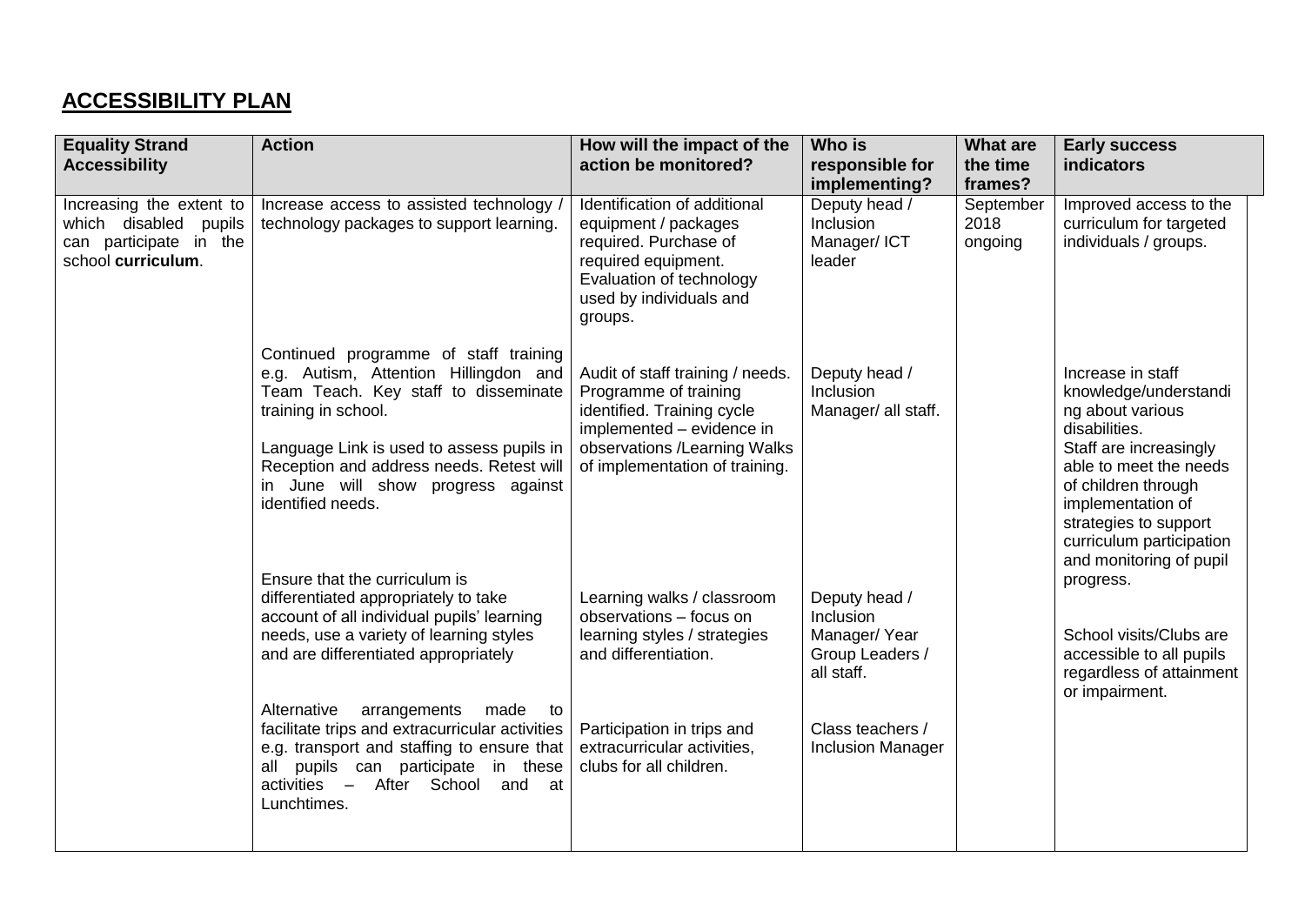| <b>Equality Strand</b><br><b>Accessibility</b>                                                                                                                        | <b>Action</b>                                                                                                                                                                                                                                          | How will the impact of the<br>action be monitored?                                                                                                                                                    | Who is<br>responsible for<br>implementing?                                                                                                          | <b>What are</b><br>the time<br>frames? | <b>Early success</b><br><b>indicators</b>                                                                                                                                 |
|-----------------------------------------------------------------------------------------------------------------------------------------------------------------------|--------------------------------------------------------------------------------------------------------------------------------------------------------------------------------------------------------------------------------------------------------|-------------------------------------------------------------------------------------------------------------------------------------------------------------------------------------------------------|-----------------------------------------------------------------------------------------------------------------------------------------------------|----------------------------------------|---------------------------------------------------------------------------------------------------------------------------------------------------------------------------|
| Improving the<br>Environment of the<br>school to increase the<br>extent to which<br>disabled pupils can<br>take advantage of<br>education and<br>associated services. | Target / Increase the use of visual<br>$\bullet$<br>materials and signage in<br>classrooms and around school.<br>We have some ramps for access.<br>$\bullet$<br>Workshops take place in main hall.                                                     | Learning walks and<br>observations with a focus<br>on the classroom<br>environment.                                                                                                                   | <b>Class teachers</b>                                                                                                                               | September<br>2018<br>ongoing           | Class rooms / key<br>areas of the school<br>have clear visual<br>signage - pupils being<br>directed to signage<br>and responding to the<br>increase in visual<br>support. |
| Improving the delivery<br>to disabled pupils of<br>information which is<br>provided in writing for<br>pupils who are not<br>disabled.                                 | Transition Booklets produced for all<br>$\bullet$<br>pupils with EHCP/significant needs<br>at key times of change.<br>Increase visual materials / Social<br>$\bullet$<br>Stories and additional resources to<br>support communication and<br>learning. | Increase visual support<br>materials available on<br>school network (SEN<br>Record). Materials used by<br>class teachers and TAs to<br>support transitions /<br>manage behaviour and aid<br>learning. | Inclusion<br>Manager ensures<br>that materials are<br>available on the<br>network / all staff<br>responsible for<br>implementing as<br>appropriate. | September<br>2018<br>Ongoing           | Improvement in Pupils<br>ability to cope with and<br>adaptability to change<br>and new situations.                                                                        |
|                                                                                                                                                                       | Children able to work more<br>$\bullet$<br>independently and access learning<br>through scaffolding, breaking it<br>down into more manageable chunks<br>for least able pupils.<br>Termly Inclusion Report to<br>$\bullet$<br>Governors.                | $k_{\rm F}$<br>Termly Inclusion Report to<br>Governors.                                                                                                                                               | Inclusion<br>Manager.                                                                                                                               | Termly<br>À                            | Governors are aware<br>of pupils on SEN<br>Record, Assessment<br>and their SEND.                                                                                          |
| <b>Signed by Chair of Governors:</b>                                                                                                                                  |                                                                                                                                                                                                                                                        |                                                                                                                                                                                                       |                                                                                                                                                     |                                        |                                                                                                                                                                           |

 $\mathcal{A}^{\mathcal{C}^{\mathcal{C}}}$ 

8

Date: September 2018

**Review Date: September 2021** 

Action Plan date: September 2018 / Review date: September 2021